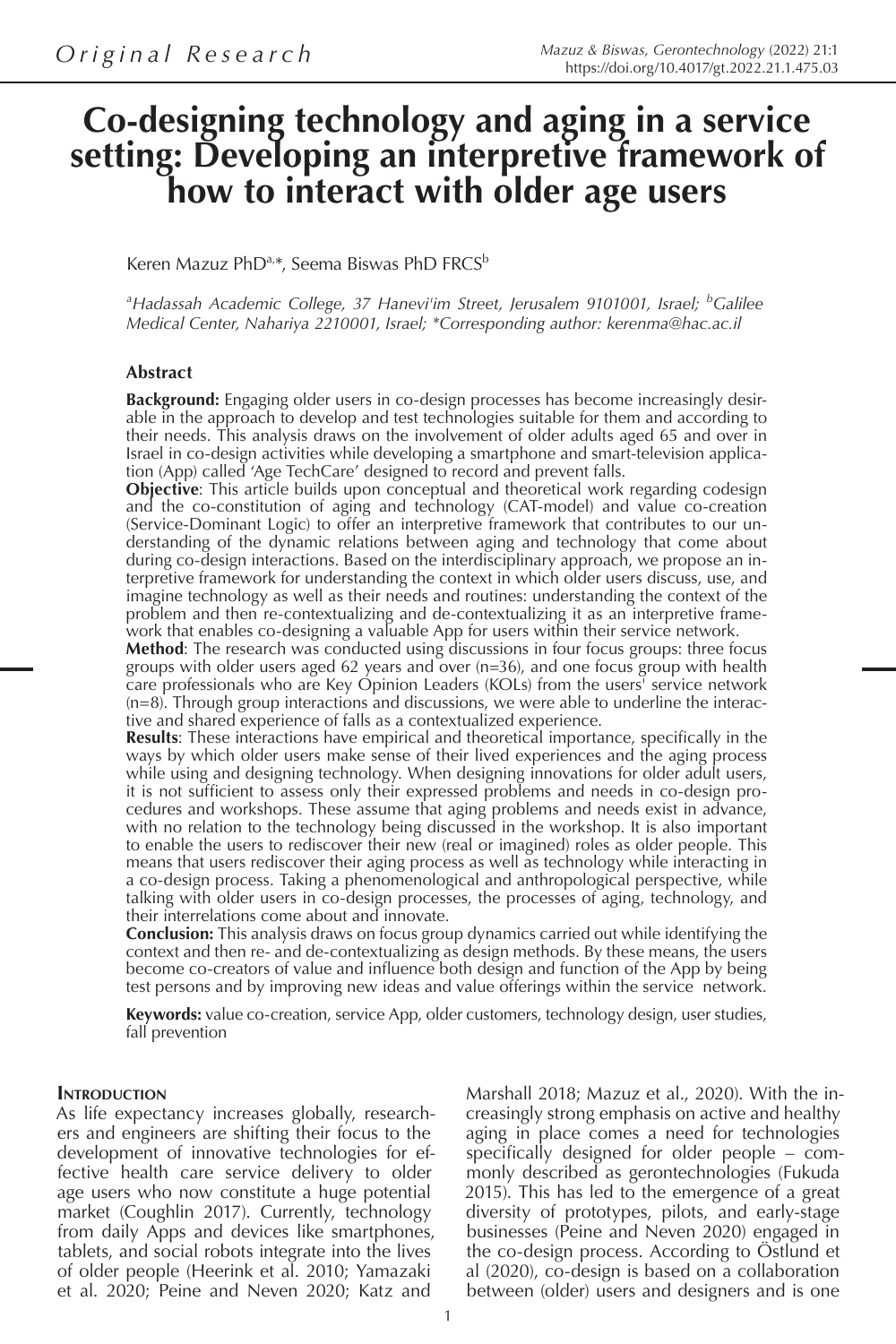of the main concepts used in technological innovation and development to increase the users' impact by involving them in the design process. As Östlund (2015) argues "far too little attention has been focused on older people's capacity for innovation, and on how their life experience can contribute to the development and redevelopment of products and technologies. However, it is insufficient to simply talk about older people or to categorize them in accordance with what we already assume. We need to talk with them*"* (Östlund 2015, p.16). Thus, in actively engaging and talking with older users, they have become more involved in designing and testing technological products and services, articulating their experiences, needs and preferences, and contributing to 'mutual learning' (Fischer, et al., 2021). These engagements may assist the understanding of how technology is adapted and accepted by older adults (Mannheim et al. 2019) and help to close the gap between what designers and engineers think older users need on one hand, and what older users ask for or how they want to be treated on the other. This effort has led to a flurry of conceptual and methodological results, such as human-centred design, experience-centred design, participatory design, and co-design (Fischer et al., 2021). Additionally, it has been found that the outcomes that can be achieved with user involvement differ significantly based on how the method is implemented. Fischer et al (2021), reported findings in four countries (Canada, the Netherlands, Spain, and Sweden) to illustrate how different types of learning occurred in relation to methods, power relations, and socio-material arrangements that structure these design practices in particular ways.

This literature indicates that learning in co-design practice is far more than the simple transmission or exchange of available expert knowledge about aging and technology. Peine and Neven (2020) describe a theoretical perspective called the co-constitution of aging and technology (CAT-model) that views aging and technology in terms of constituting each other. The CAT model refers to the way aging and technology mutually shape each other as they stress that *"design produces ideas about aging and older people as much as it produces technology. Such ideas can include ideas about aging bodies, ideas about adequate role models, proper actions to be taken in relation to the technology, and so forth"* (Peine and Neven 2020, p.12). Based on the CAT model, we understand that in co-design it is usually assumed that what technology can do and mean for older people is an inherent and stable property of only these technologies while the life-worlds of older people are usually not considered to be sites that define technologies in relation to the changing experiences of aging.

Peine and Neven (2020) coined the term 'interventionist logic' to describe how aging is conceptualised as a target for technological design. Designers and engineers, often with the help of social scientists, refer to aging as a target for interventions or as a set of problems to be solved, thus they primarily study Age-tech in terms of the impact or acceptability and usability in the lives of older people.

This article builds upon these conceptual and theoretical findings regarding co-design and the CAT model to offer an interpretive framework to contribute to our understanding of the dynamic and innovative relations between aging and technology that arise during co-design interactions. These interactions are significant both empirically and theoretically, specifically with the ways in which older users make sense of their lived experiences and the aging process while using and designing technology. When designing innovations for older adult users, it is not sufficient to assess only their expressed problems, needs, and demands within co-design procedures and workshops. These assume that aging problems and needs exist in advance and with no relation to the technology being discussed in the workshop. It is also important to enable users to rediscover their new (real or imagined) roles as older adults. This means that users rediscover their aging process as well as technology while interacting in a co-design process. Taking a phenomenological and anthropological perspective, while talking with the older user through co-design processes, aging and technology and their interrelations unfold and become clear and maybe innovated. Aging and technology are continuously evolving as a cyclical relationship, as pointed out by Peine and Neven (2020). So as a result, designers may select and reflect on these aspects alongside the designed technology without presuming the significance of aging comes before the interactions have begun.

This assumption refers to co-design interactions as an emergent phenomenon. According to anthropologist Handelman (2005), emergent phenomena develop through time from within themselves - they begin to come into phenomenal existence from the moment persons begin to interact. In this emergent phenomenon, the very process of interaction has the potential to generate something other, something different, something unexpected and innovative. In that sense, aging as well as technology is discussed and experienced in a co-design workshop, which is a site of innovation formed through the interactions between - real and imagined - users, designers, and technological objects that shape this interaction as it occurs. Therefore, interactions in general simply are not reducible to work-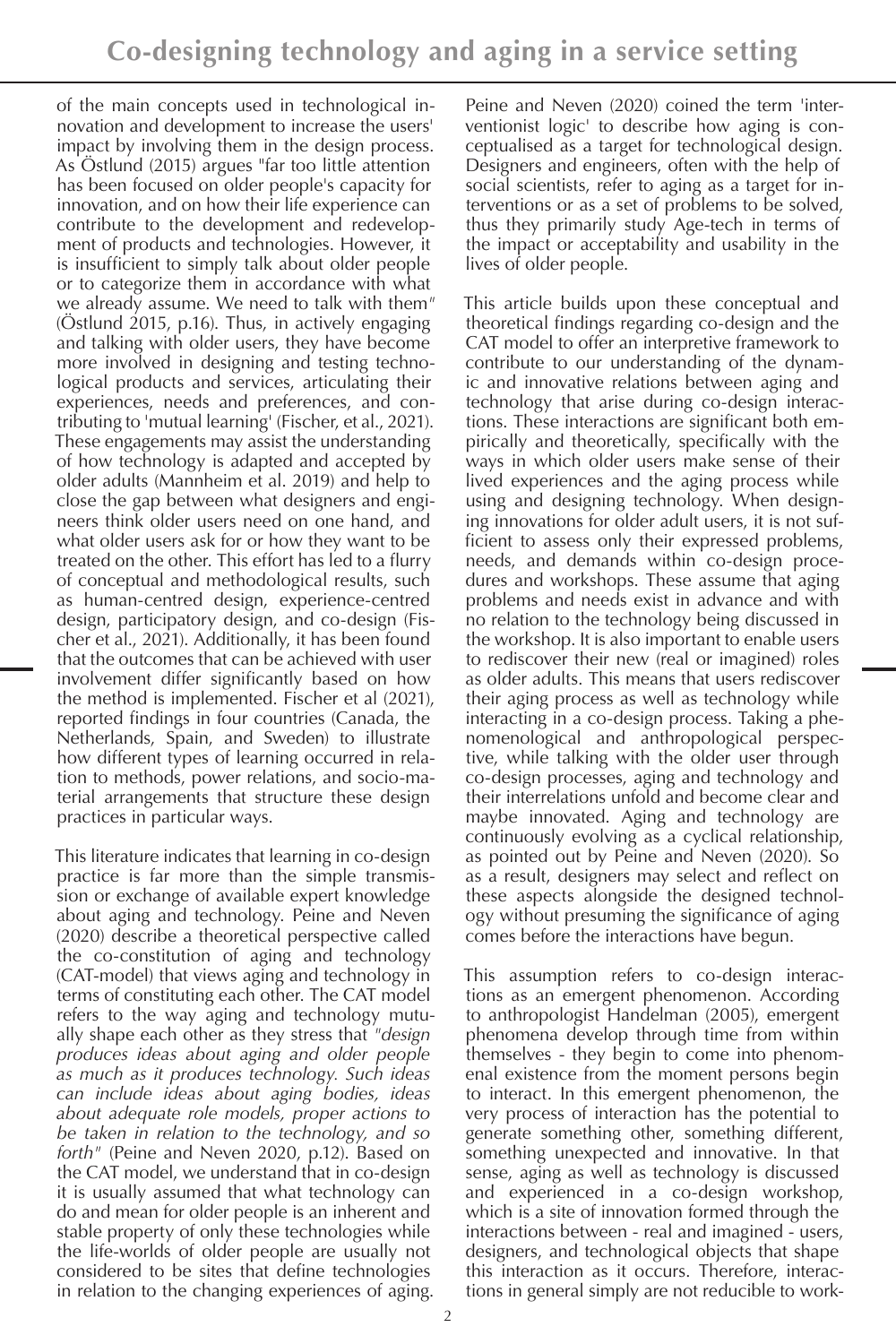

*Figure 1. The interpretive framework composed of three levels with three outcomes*

shop conditions, scripts, strategies, or the participants' skills, needs or problems. Otherwise, how would co-design sites enable innovation and the emergence of something new? Moreover, the complexity and diversity of older users cannot be fully encompassed in a co-design - no matter how familiar the designer is with the older lifeworld or how well the designers interact with different user personas - because aging is a changing and emerging phenomenon with real and imagined aspects. This point of view focuses on the social aspect of the co-design process and interactions and suggests an interpretive framework of how to interact and interpret the emergent interactions with older users while engaging them in a co-design process of an App service called 'Age TechCare' for the prevention of falls (Mazuz, Biswas, and Lindner 2019).

### **The interpretive framework**

Anthropology theory and methods play valuable roles in the innovation of technological services and products because they probe the emergent social and cultural context of how things work, for whom they work, when and why, and motivations that manage how people use technology. Anthropologists examine through interviews and observations how people use, discuss, and imagine technology so that users may become a significant source of innovation. The following approach proposes an interpretive framework for understanding how older users innovate technology as well as their own aging process while designing in a service network. Such a framework may prove vitally important for developing innovation when the outcome, the technological artifact, or the prospective target users, are not yet known or are difficult to model analytically.

Based on the interdisciplinary approach, we propose an interpretive framework for understanding the context in which older users discuss, use, and imagine technology as well as their needs and routines. In the following case, falls (whether they occur or the fear of falling) play an important part

in older adult daily routines. Thus, the following framework is a model of an App design that will engage with their routines and service network.

The interpretive framework is composed of three levels that can be implemented along with different phases of co-design interactions (it can be implemented at the beginning of an iterative or sequential design cycle in general and/or as part of a specific test in a series of tests and redesign cycles) as seen in *Figure 1*.

This framework intersects with the CAT model which theoretically "relaxes implicit notions of stability inherent to the interventionist logic" (that assume aging is a stable target for technology interventions) (Peine and Neven 2020, p.5). Identifying the context and then re- and de-contextualizing as design methods assume aging, as well as technology, can be innovated:

## *Contextualizing*

At this level, we openly talk with the older users using a focus group dynamic to identify how the users co-create value and integrate resources while trying to solve a problem within a specific context (i.e., fall prevention). The co-creation of value in this article, is based on the McColl-Kennedy (2012) definition of *''benefit realized from integration of resources through activities and interactions with collaborators in the customer's service network''* (McColl-Kennedy et al. 2012, p.370). The concept of customer participation acknowledges other sources that input the customer's value-creating processes (Vargo and Lusch 2004, 2008, 2009), including from the customer's own activities as 'value-in-use'. Values are types of knowledge and skills that embody interactions and perceptions that people learn throughout their lives while handling everyday tasks and solving problems (also known as practical wisdom or tacit knowledge by Nonaka and Takeuchi (2009)). Through practices of co-creation of value, the problem is posed and presented in a specific context. The context conveys an answer as to why someone is likely to value or not value a service, such as an App or other technology, and with whom it is being valued within the service setting (for example, the users' caregivers, physicians, or family members). Thus, the focus group discussions at this level should identify practices of value cocreation and service setting from which the context of the phenomenon emerges.

### *Re-contextualizing*

At this level, we openly talk and interact with actors from the service setting that were identified at the previous level using a focus group dynamic. When users co-create value they are identifying their practices, behaviors, expectations, and gains with other actors within the service setting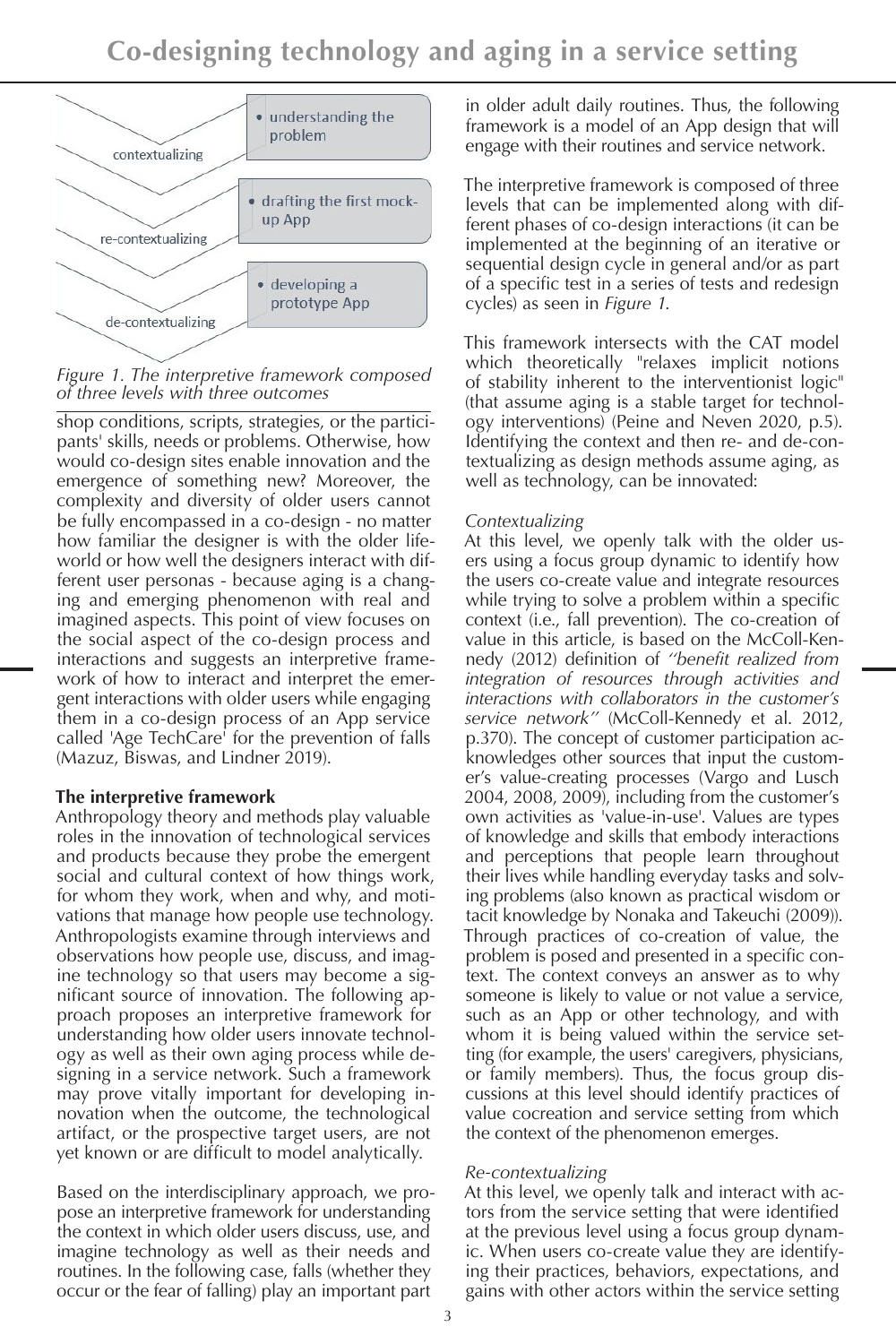| Phase   | <b>Methods</b>                                                                                             | Outcome                                                           | Level of interpretive<br>framework |
|---------|------------------------------------------------------------------------------------------------------------|-------------------------------------------------------------------|------------------------------------|
|         | In-depth interviews and 2 focus groups<br>Older individuals ( $n = 12$ )<br>Older individuals ( $n = 12$ ) | Defining the problem<br>Item drafting of the first mock-up<br>App | Contextualizing                    |
| Phase 1 | In-depth interviews and 1 focus group<br>Health care professionals ( $n = 8$ )                             | Drafting the first mock-up App                                    |                                    |
|         | In-depth interviews and 1 focus group<br>Older individuals ( $n = 12$ )                                    | Developing a prototype App                                        | De-contextualizing                 |
| Phase 2 | Pilot test of the App<br>Older individuals ( $n = 51$ )                                                    | Usability test                                                    |                                    |
| Phase 3 | Focus groups and data retrieval<br>Older individuals ( $n = 51$ )                                          | Satisfaction survey and focus<br>group feedback                   |                                    |

Table 1. The three phases in the development and assessment of the App in relation to the interpretive framework

(for example, health professionals who work with older adults to prevent falls). At this level, we map and capture how certain aspects and ideas about the phenomenon (i.e., fall events or the users' aging process) shape the service setting where older users interact, and how certain aspects are inscribed into aging and technology, while others are sidelined or ignored. In that way, we deepen our understanding of the broad and dynamic context from which the older users interact and derive meanings and values. So far, based on these two levels we gain a partial picture of the "micro" (contextualizing) and "macro" (re-contextualizing) components of the phenomenon. Due to the continuously evolving cyclical relationship between aging and technology and their real and imagined dimensions, we always gain a partial picture at this point. The important point is that this partial picture is a shared one in a service setting, that may bring together different understandings that make sense of the lifeworld, and in which particular features of the lifeworld become evident.

#### *De-contextualizing*

At this level, we synthesize the two previous levels while preserving their meaning by item drafting and developing a prototype using focus group dynamics. It is important at this level not to prefer one level over the other, no level is more important than the other (whether we consider the "micro" level of the lives of the users or the "macro" level of the social setting). Synthesizing between them while letting new meanings about technology and aging emerge is the act of innovation. Innovation, in that sense, is to visualize through a mock-up that synthesises together diverse levels and knowledge and relates between them. De-contextualizing is not a deductive or inductive process. This synthesis should be reflected in the mock-up App and points out how the technology developed enables the users to co-create value in the specific service setting, and what this means for both the users and other actors to age (or to fall) in relation to the technology. Thus, the mock-up is a powerful tool that

constructs meaning and enables us to imagine reality before it is realized.

# **Methods**

#### **Ethics approval**

Ethics approval for all phases of this research was granted by the Ethics Committee of Hadassah Academic College in Jerusalem, Israel. All participants received verbal and written information about the research and gave signed written informed consent to participate.

### **Data collection**

The research and development projects were performed between July 2017 and September 2019 (Mazuz, Biswas, and Lindner 2019). The interpretive analysis draws on various methods collected in three phases as illustrated in *Table 1*. This article focuses on phase 1 only to illustrate the interpretive framework analysis.

As part of the open innovation paradigm, this research was managed and funded by CDI-Negev in collaboration with the Israeli National Insurance Fund of the National Insurance Institute (Bituach Leumi), JDC-Joint (the American Jewish Joint Distribution Committee), the Israeli Ministry of Health's National Program for Fall Prevention, WizeCare Technologies and Uniper Care Technologies.

The Centre for Digital Innovation-Negev (CDI-Negev) living laboratory (https://www.cdi-negev. com/project/the-healthy-aging-simulation-center/), works with older adults in Beer Sheva, Israel, to promote digital literacy and healthy aging in collaboration with local social, educational, health care and senior citizen advocacy organizations. CDI-Negev develops and tests technological innovations that support healthy aging among senior citizens who receive training in their use in the laboratory, at home, and in nearby residential homes.

Participants in this research were recruited through the CDI-Negev SeniorTech program. Uniper Care Technologies offer artificial intelligence (AI) based in-home assistance platforms for older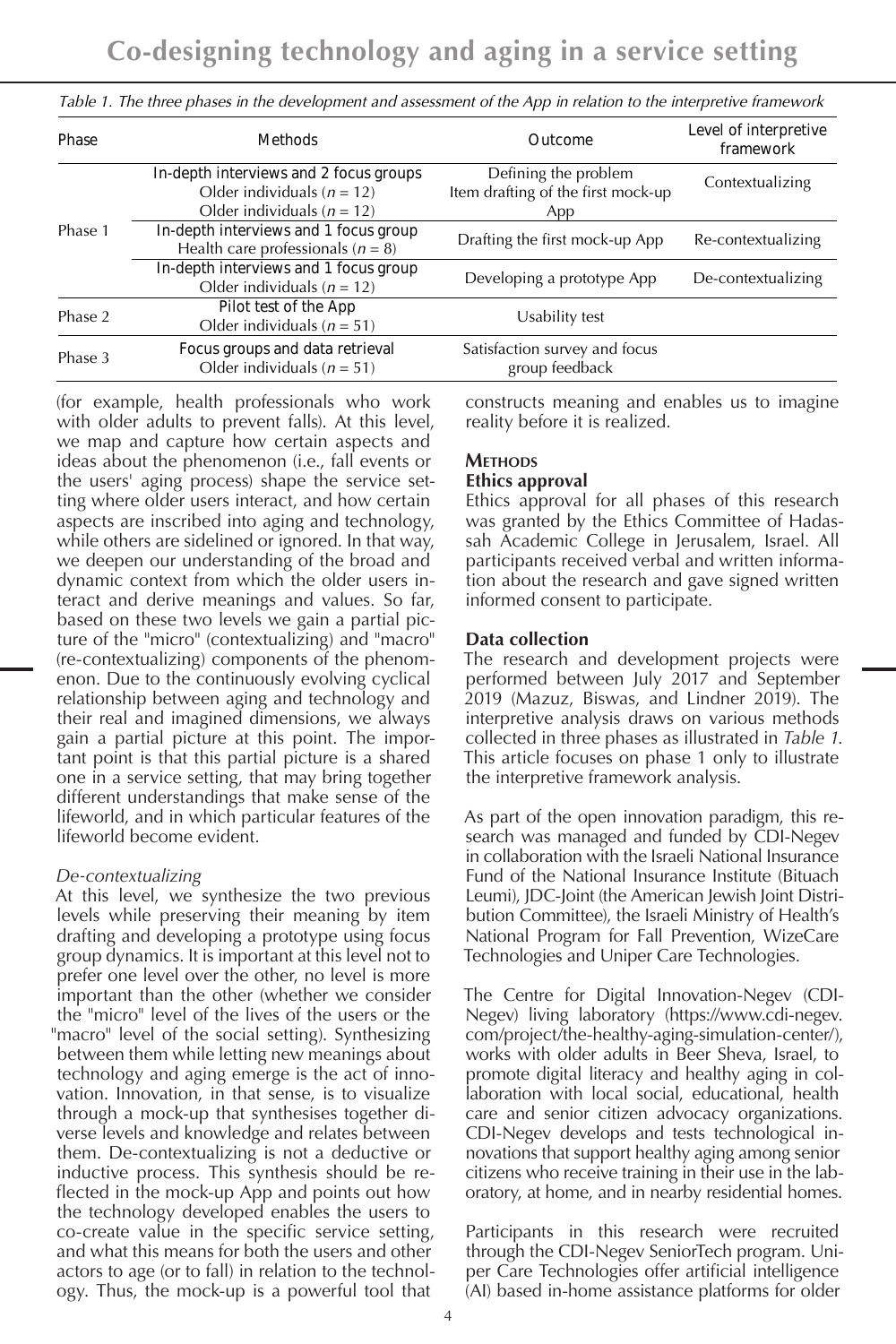|                |                                                                                      | Table 2. Four themes describing fall events as a social problem within older adult activities as parts of contextualizing levels                                                                                                                                                                                                                                                                                                                                                                    |                                                                                                                             |
|----------------|--------------------------------------------------------------------------------------|-----------------------------------------------------------------------------------------------------------------------------------------------------------------------------------------------------------------------------------------------------------------------------------------------------------------------------------------------------------------------------------------------------------------------------------------------------------------------------------------------------|-----------------------------------------------------------------------------------------------------------------------------|
| Order of       | Why a fall event is                                                                  | What does the older adult do after a fall?                                                                                                                                                                                                                                                                                                                                                                                                                                                          | The context                                                                                                                 |
| themes         | a social problem?                                                                    | Value co-creation activities                                                                                                                                                                                                                                                                                                                                                                                                                                                                        |                                                                                                                             |
| $\mathbf{1}$   | An event has happened<br>$-$ a fall or near-fall                                     | - Request and receive initial assistance from others or use devices<br>such as pendent alarm<br>- Try to make sense of what happened<br>- Try to resolve problems alone as quickly as possible                                                                                                                                                                                                                                                                                                      | Fall events are silent<br>events (fall events that are<br>not disclosed, reported, or<br>treated) due to social<br>problems |
| $\overline{2}$ | Feelings of<br>embarrassment                                                         | - Refuse ambulance assistance in spite of physical pain<br>- Non disclosure of event to carer, health professional or loved one<br>- Afraid to be labelled as "at risk of a further fall"<br>- Self-denial (forget to wear pendent alarm when at home)<br>- Acknowledgement of a series of fall events that have occurred<br>- Rationalization of outdoor fall event as a "legitimate fall". The<br>outdoor environment is regarded as more unpredictable and<br>beyond a personal realm of control |                                                                                                                             |
| 3              | Fear of loss of<br>independence and<br>restrictions to daily<br>routine and mobility | - No use of a walking stick or cane within the home<br>- Fear of falling<br>- Attempts to recall fall events and make sense of what happened<br>- Afraid of exposure of personal vulnerability                                                                                                                                                                                                                                                                                                      |                                                                                                                             |
| $\overline{4}$ | Dilemma in disclosure<br>of fall event                                               | - Trying to navigate care<br>- Feeling patronized by health care professionals<br>- Lack of confidence in the medical system<br>- Avoiding Emergency Room visits<br>- Risk management at home - increased awareness and caution,<br>personal assessment of dangerous environments<br>- Disclosure to trusted individuals such as a physiotherapist or<br>nurse                                                                                                                                      |                                                                                                                             |

adults, producing Android-based set-top boxes that transform any television into a smart television (smart TV). In addition to entertainment, the interactive TV platform features several holistic services including social engagement, assistance in performing daily activities, and management of medical needs to facilitate independent living for older adults in their own homes. WizeCare technologies designed the exercise video which was embedded in the App. WizeCare (https://wizecare.com/) provides all-in-one solutions for telerehabilitation physiotherapy. The video comprises static and dynamic balance exercises combined with strength, flexibility, and aerobic exercises.

#### *Phase 1 of research: In-depth interviews and focus group dynamics*

This phase included the recruitment of older users aged 62 years and over (n=36) and health care professionals who are Key Opinion Leaders (KOLs) from the users' service network (n=8) for focus group dynamics and input into the design and assessment of a mock-up App. The older users were invited via email and telephone to join the co-design process. Those interested were asked to complete a registration form and were then invited to participate in phase 1 focus group discussions and open interviews aimed at item drafting and design. Four focus group sessions were undertaken, each group was up to 2 hours long and had 12 participants. The focus group dynamic began with one main open-ended question - asking to describe in detail a fall event they or a relative or friend had experienced in or outdoors. Additionally, to stimulate a group dynamic we requested that participants ask other participants questions to find similarities and differences in their narratives and behaviours. We

encouraged group dynamics and interactions between the participants to avoid self-testimony (as in an in-depth interview) and to enable sufficient interaction for new perspectives about fall events to emerge (all the focus groups sessions were led by a medical anthropologist).

This method assumes that the group facilitators do not know all the questions in advance (let alone the answers). The aim of the focus group was to understand the context of fall events or how fall events are imagined and experienced in their everyday life and how participants cocreate value in a specific context and service setting. The focus groups were recorded and then analyzed and interpreted to examine the participants' co-creation of value practices and how they make sense of their aging process. Through group interactions and discussions, we were able to underline the interactive and shared experience of falls as a contextualized experience. Thus, the co-creation of value is more visible through group interactions.

### *Phase 2 of research: Pilot test of the App*

Based on the process of App drafting from Phase 1, this second phase involved testing the App for acceptability and usability in a 10-week pilot study. A total of 51 volunteers were recruited (15 volunteers were Uniper Care smartTV users and 36 were from the CDI-Negev SeniorTech community).

*Phase 3 of research: Focus groups and data retrieval* In Phase 3 the data accumulated in the App, survey and focus group were transcribed, anonymized, and stored in a password-protected file available only to the researchers for analysis. SPSS (Statistical Package for the Social Sciences) program for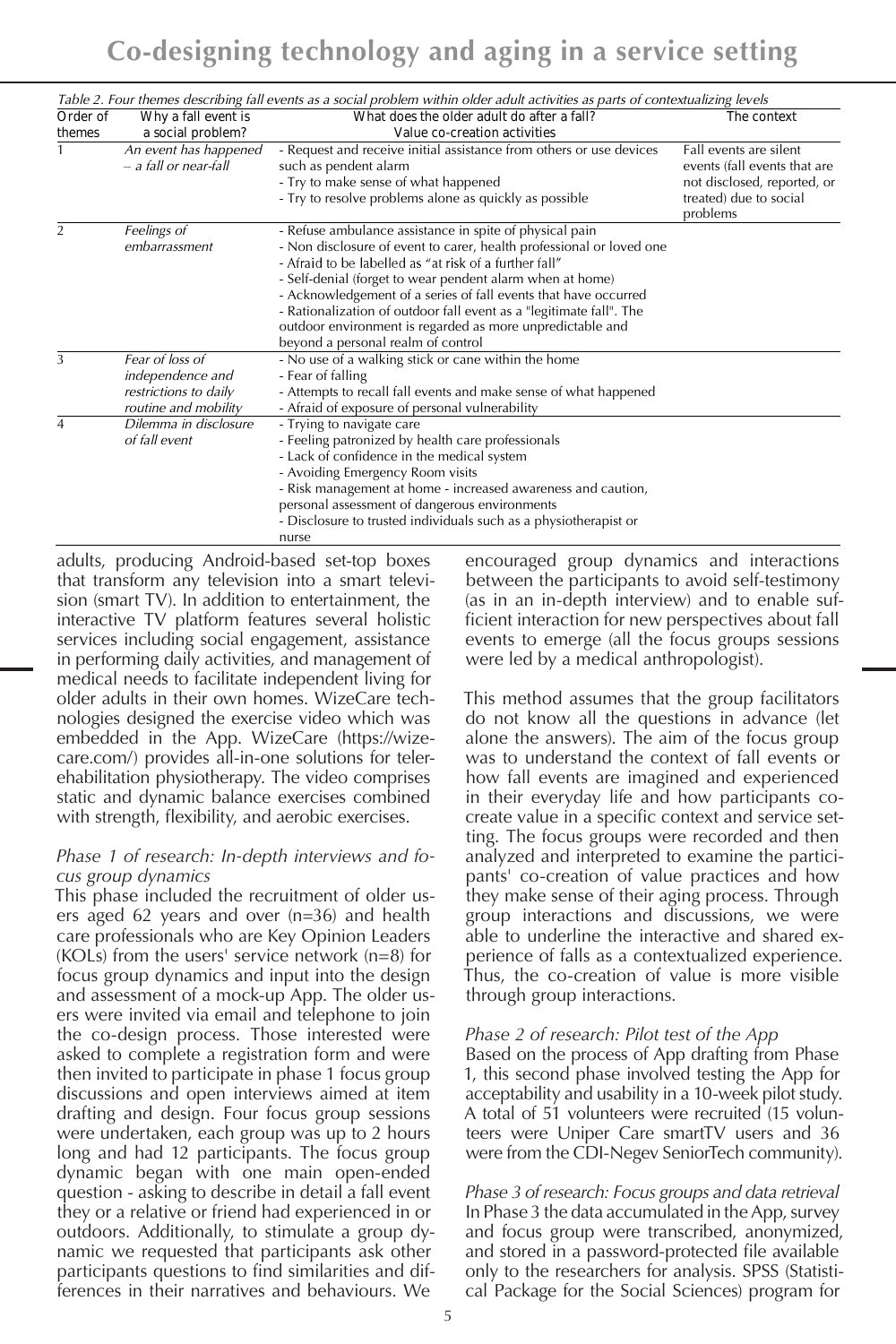t-test and Anova associations was used for statistical analysis. Phase 3 concluded with a satisfaction survey and focus group feedback. Phases 2 and phase 3 are explained in detail in a previous article (Mazuz, Biswas, and Lindner 2019).

# **FINDINGS**

During Phase 1, four focus groups were conducted for open discussion and draft item writing of the mock-up App. In the following sections we analyse Phase 1 findings to illustrate the three levels of the interpretive framework:

# **First level: Contextualizing**

Based on the two group discussions (n=24), we identified the context of fall events as a social problem. Older users unanimously described falls in their narratives as a social problem. We analyzed the discussion based on value cocreation practices that were identified, and as a result the context was understood in the terms described in *Table 2* which illustrates the users' fall journey within the context of four themes. Based on this analysis, a new meaning emerged, describing fall events as a "silent event" (i.e., all types of fall events including near-falls and fear of falling, that are not disclosed, reported, or treated) within the context of a social problem.

## *First theme: An event has happened – a fall or near-fall*

In one of the focus groups sessions, a 75-year-old woman described an outdoor fall event. She was walking down the street when she suddenly felt pain and realized she was lying face down in the street. A few minutes later when onlookers gathered around her to assist her, she looked around and understood she had fallen because the pavement was uneven. She refused ambulance assistance despite her pain. She reassured everyone that she was fine and was able to mobilize without assistance. Only later, when she returned home, did she notice the bruises on her knee and her swollen hand (she had a fractured wrist).

Another participant, a 73-year-old woman described herself as a *"serial faller"*. She started her dialogue imitating the opening of a Narcotics and Alcoholics Anonymous opening at a group meeting, *"Hi, my name is … and I am a serial faller"*, the other participants smiled, and one answered, *"we love you …, we know the feeling"*. She told the group that ten days earlier she fell in her living room at home. She had an alarm pendant, but it was far from her (on a kitchen table). She usually keeps the alarm in the kitchen and or the shower because of the risk of a slippery floor. As a result of the fall, she felt pain and numbness in her legs and was not able to lift herself. She was on the floor for several minutes - *"half an hour or so, I can't recall exactly"*. In the group dynamics, all the par-

ticipants' narratives included at least one instance of a near-fall and/or a fear of falling, whether in the shower at home, or outdoors on steps or a bus.

# *Second theme: Feelings of embarrassment*

When one of the participants described her embarrassment and shame after a fall resulting in a fractured wrist, all the participants in the group nodded their agreement and empathized with her, agreeing that any fall event, whether indoor or outdoor, is an embarrassing event, especially if it is a recurring event. This group dynamic provided a place to share their stories of embarrassment.

All the participants (n=24) agreed that they have a fear of falling and acknowledge that this is *"part of getting old"*. Only five participants (especially those who had previously fallen twice or more) admitted to using a pendent alarm at home. They described a pendent alarm as only a partial solution as it is not effective outside the home and they frequently forget to wear it while at home. Other participants also admitted that they do not use a walking stick or cane within the home, even if they need it. They admit that these solutions make them feel old, frail, and always at risk. This sense of being at risk is powerful in shaping aging images and the self-perception of what it means to age to all participants (no matter what their age, gender, or health status).

All the participants agreed that falls outside the home are more *"legitimate"* as there are more unpredictable risks outdoors and fewer factors within their control to mitigate. They agreed that they are more inclined to tell others and ask for assistance when they fall outdoors.

### *Third theme: Fear of loss of independence and restrictions to daily routine and mobility*

Another participant, a 78-year-old man, agreed with the rest of the participants and described the same dilemma - whether to tell family members. He described a fall while gardening in his house. He climbed a ladder and fell on his back and head. He recalled *"fainting"* for a few minutes. He felt ashamed and was afraid to tell his wife, fearing he would be prevented from gardening. His fears extended to being prevented from continuing other activities affecting his independence, *"I have a good life with meaningful activities that I love, such as gardening. I don't want anyone to take that away from me, not even my clumsy behaviour. I was shocked and annoyed with myself because I am clumsy. I often bump into furniture or drop things"*. He, in common with other participants, said he does not understand what causes the falls, and after each fall, tries to recall and make sense of what happened. He told the group that since the fall he has been trying to practice *"risk management so this event*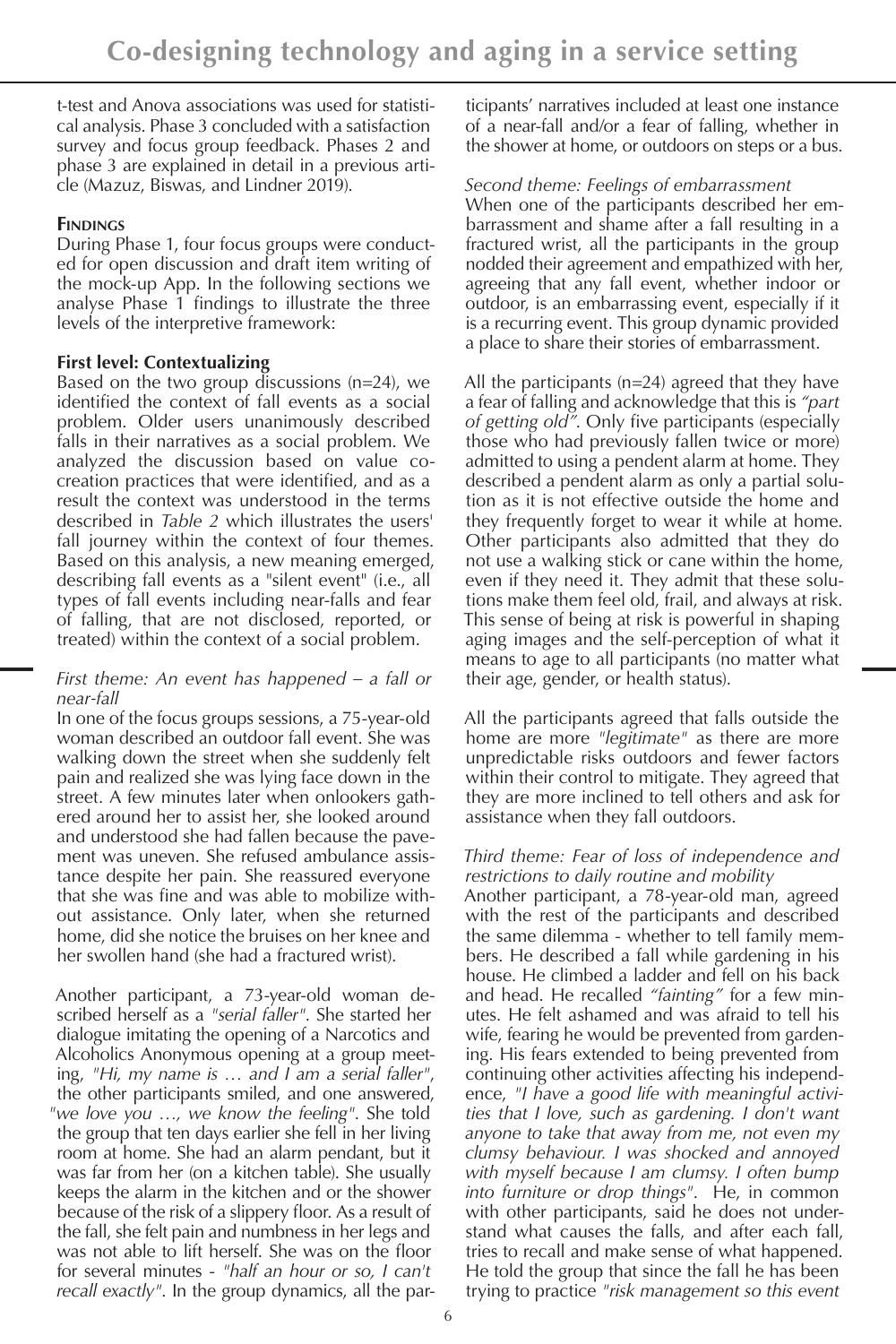*won't happen again"*. This involves an increased awareness of his surroundings and caution to avoid dangerous situations. This presents a challenge - *"It is hard to change behaviour. We are used to certain ways of doing things."*

## *Fourth theme: Dilemma in the disclosure of a fall event*

The participant who fell and fractured her wrist felt too embarrassed to tell her daughter of her fall. The day after the fall, she saw her physician and found out she had fractured her wrist. She clearly remembers the physician saying to her *"You must be more careful on the road next time, even at home. Be careful! It is not safe for you"*. This made her even more embarrassed, as though she were responsible for the fall – as though she had been careless. After the meeting with her physician, she admitted to the group that she had promised herself not to consult the physician again. With a feeling of a lack of confidence in the medical system, she concluded *"they don't know what to do with us, or how to help us. If all the older people who fell in a day were to come to the Emergency Room, the system would collapse. There are too many people with injuries for the system to assist or to prevent a fall"*. She continued *"I don't want to think of my home, the place I have lived for the past 30 years and raised my children and now my grandchildren, as unsafe, a place that puts me at risk. How would I be able to live then?"* Falls at home, where individuals believe they can mitigate risk, therefore, create the greatest dilemma in disclosure.

She was upset because she felt the physician treated her as a child, especially when she could not recall exactly how she fell, even though she was conscious throughout the experience. She concluded, *"I guess that some events we need to keep secret and not tell others"*. Some participants agreed with her and disclosed that they have friends who keep some fall events secret because they trigger doubts among their children about whether their parents are safe at home and precipitate negotiations about the installation of alarms and monitoring devices.

Another three participants described their experiences and agreed that they had decided not to tell their physician but to tell others such as a physiotherapist or nurse because they perceived them to be on their wavelength and did not try to educate them as if they were children. One of the participants suggested that disclosing an ache or pain to the physician was a way of avoiding disclosure of the actual fall.

One of the participants described a fall at home after which, with considerable effort, she was able to get to the telephone to call her daughter

who answered in frustration *"Oh, again... another fall!"* She was immediately embarrassed and ashamed, feeling a burden to her daughter. *"I am becoming more ashamed from one fall to the next. I feel like I am losing control, so I have stopped counting how many times it happens. I stopped trying to understand why, whether there is a connection between all the falls. I was so afraid for my future that maybe I am in denial. I usually don't talk about all my slips or when I have almost fallen while walking outside. You can't track all of them [the fall events]. You must not tell anyone about them, otherwise, it will become a problem and stop me from doing the things I want to do"*. She promised her daughter that she would be careful, but she doubted she would call her daughter should she fall again.

#### **Analysis of the value co-creation activities: how does a fall become a silent event?**

All the participants concluded that they do not regularly report fall events to their caregivers or physicians due to social problems that may arise from the reports. This means that they do not share or co-create value within their service network (family members and physicians). They feel embarrassed to share the details of every fall event and are afraid of losing their independence by exposing their vulnerability. Also, they do not want to be a burden to their caregivers by reporting every fall event. Moreover, every participant perceived that no effective intervention exists after the report of a fall (whether it is a fear of falling or a near-fall), thus, there would be no value in reporting a fall event, which then remains a silent event. For example, reporting a fall to their physician entailed referral to physiotherapy which they were reluctant to attend as this was an additional cost and trouble.

The social impact of a fall is significant. Far from the perception of a fall as a medical event, in the participants' narratives falls were described in terms of their social implications. The societal connotation of a fall, the loss of independence, and the cultural connotation of care synthesize the two meanings into one event. Based on the value co-creation practices that were identified, we interpret the context. Three practices of value co-creation were identified and analyzed:

### *Recalling the details, organizing the narrative*

Even though the questions were open-ended, all the fall event narratives were composed with the same structure including a timeline with a beginning, middle, and end (this is one part of the emerging group interactions). The participants described in detail the events following this specific timeline and tried to recall all the details. They described where the fall event happened, when and how it happened, why they thought it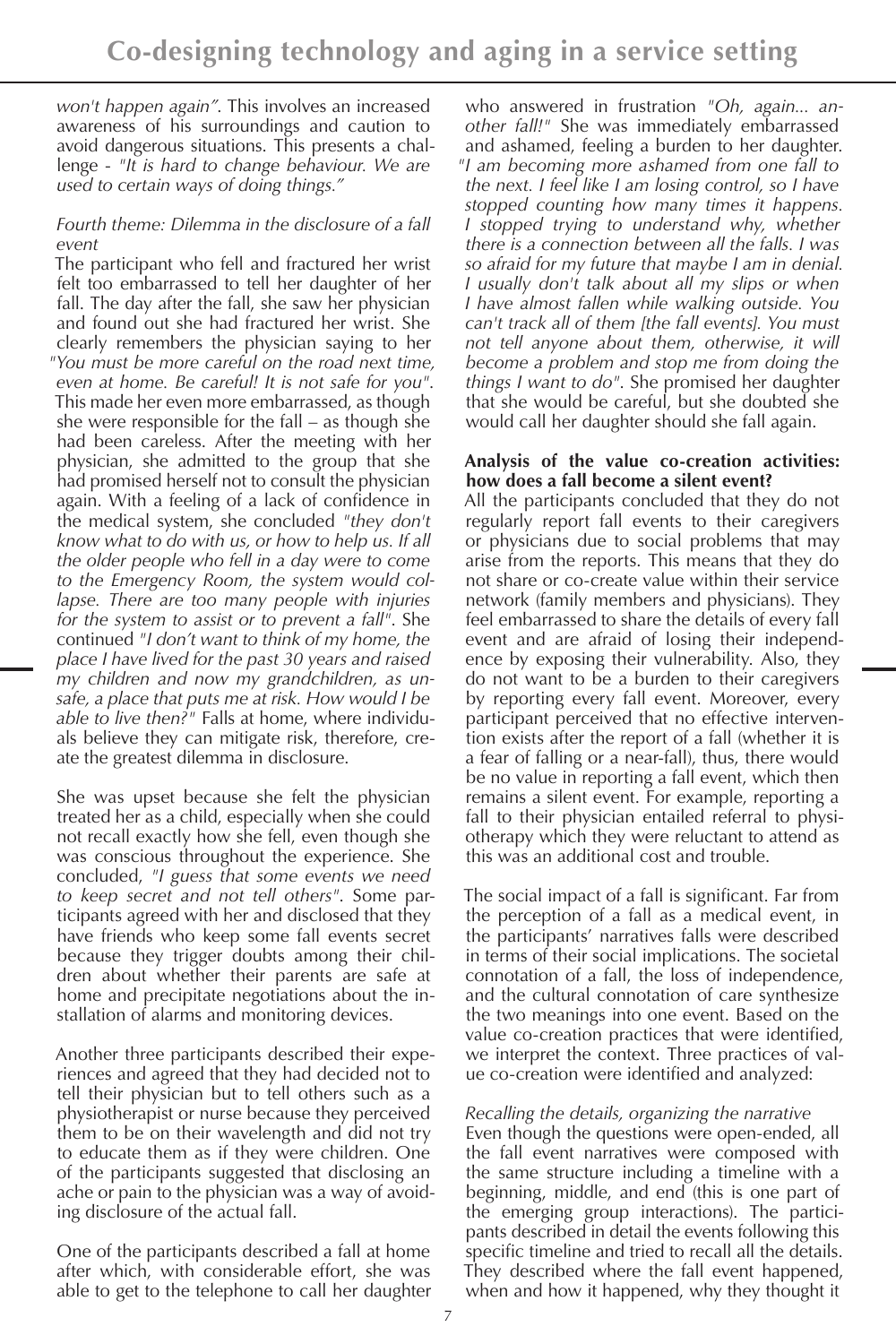had happened, and what they had done just before and after the fall event. In this manner, they tried to relate what they did before the fall and what happened afterward to make sense of their reactions, what had just happened, and how they would act as a result. This emergent structure of their narratives was followed by all the participants in a *"match and complete"* manner, as though they were organizing their private event in one volume. The organization of the story into one structure with an effort to recall all the details required some effort to connect the dots within each story and between all the stories (something which individual interviews could not capture). Repeating the story with the same structure cocreated the social value of validation (that they can remember the details although they do not know exactly how or why they fell) and achieved social acknowledgment through sharing of the event in the group dynamic. The participants were actively seeking information, sharing, advising each other, and providing feedback, this dynamic enabled them to learn for themselves more about their aging process.

### *Communication*

In each story, the main dilemma was whether or not to tell anyone about their fall. This decision was linked to the participant's perception of the value in sharing this information, and the perceived risk in telling anyone where the consequence may include a restriction on their movement, activity, or independence. The perception of being a burden to their families was significant (crucial in their decision to keep the fall event a secret).

### *Emotional labour*

All the participants shared their self-practice which demanded emotional labour during the fall events, after the fall events, and while talking about it with others. For example, keeping the event a secret, screening when and whom to tell, feelings of embarrassment, losing control, being old, and mistrust of medical offerings. Their purpose in sharing the details of fall events was not just to report each event but to make sense of their lived experiences in relation to their peers and to the technology (i.e., pendent alarm). This is a site where the aging process is rediscovered and redefined.

From the focus group discussions and interactions, we learnt that there are more fall events than what is reported to others within the service setting. The dynamics of the group facilitate discussion of those *"secrets"* openly (in the individual interviews that were conducted before the focus group this issue was either not mentioned or given less focus). These events include all types of fall events from slips, missteps, a loss of balance, near falls to the fear of falling. Based on the discussions, we learnt that the type

of a fall event is determined by several indicators: First, every individual interpreted the significance of their fall differently (depending on the outcome, their injuries, underlying physical and mental health, and, in particular, their fall history); second, the social hurt, and especially the shame and embarrassment associated with the fall; third, their level of trust and confidence in medical personnel and health care services; and, fourth, their personal perception of what it means to get old. This last factor enables them to evaluate and manage risks for themselves (as one of the participants argued *"We are at risk all the time, from medication to falls, but we need to manage this and determine what is important for us now. To me feeling independent is worth much more than reporting a fall event"*).

All these factors were key to individuals' decisions in what to do after a fall: whether to tell anyone, whom to tell, how to ask for urgent assistance, what assistance to seek in the longer term, what lifestyle adjustments they think need to be made and what they are prepared to do to avoid a further fall. In this context, a fall event is better understood within a social context rather than regarded as a physical injury with a physical cause.

Based on this context perspective, we asked the participants their thoughts about the role of technology in the perception of fall events and the realities of aging. We asked what type of technology would be valuable and suit them best in this specific context. The participants focused on TV and smartphones as the best technology to use because they were already familiar with the operating systems and, more importantly, the smartphone and TVs were considered private and personal tools – their possessions and technology to which they can already relate. They were against monitoring devices being installed in their homes such as cameras or sensors that gather information because they increase their sense of vulnerability and loss of control.

### **Second level: Re-contextualizing the fall event**

As part of the co-design and assessment of a mock-up App in Phase 1, we brought the findings from discussions at the previous level to another focus group conducted only with health professionals who are Key Opinion Leaders (KOLs) who also work as advisors for the Ministry of Health's national policy regarding fall prevention (doctors, nurses, and employment therapist, social worker, and a physiotherapist working with older adults and treating fall events). All KOLs are part of the service network of older users. In the contextualizing level, while the participants describe how they co-create value, they describe their service networking with whom they interact, just as all the KOLs who participated in this focus group. The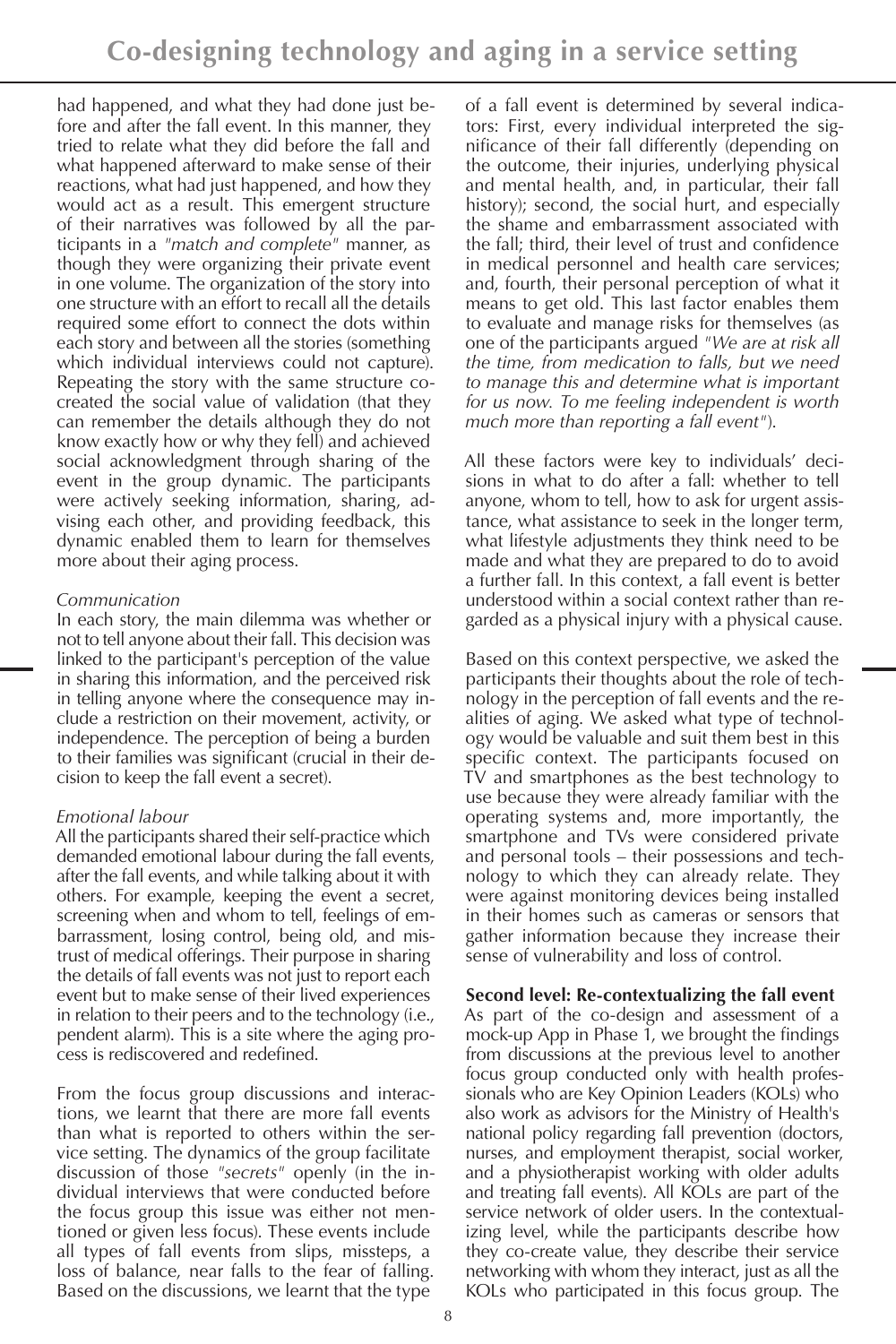aim of the discussion was to re-contextualize the fall events and to allow new meanings to emerge. Also, in this focus group we requested of the participants that they ask each other questions because they usually work in silos in their different professional positions and different organizations.

Meeting with health professionals about fall events presents potential pitfalls as falls become a medicalized issue from which pre-conceived images of frailty in aging derive. Based on the context we identified in the previous level, the discussions in this focus group were not about fall events but rather about the social context of the events. The older participants made it clear that they did not recognize themselves in images that emphasized frailty and dependence which constitute the immediate image when talking about falls with health KOLs. As it is almost impossible to avoid these pre-images, the aim at this level is to capture, map, and critically question the often simplistic and negative aging images and myths discussed so that we are aware of how to reflect these when designing the App.

To the question of what a fall event is, the KOL participants refer to the medical literature, in which falls are a common and alarming geriatric syndrome among older individuals (Rubenstein 2006) and a major cause of morbidity and mortality (Ambrose et al. 2013). Resulting from the cumulative effects of the cognitive, musculoskeletal, and sensory decline on postural control in the activities of daily living, falls constitute an important antecedent of restrictions in daily activities, lower quality of life, and cause physical injury (Boyd and Stevens 2009; Dunsky 2019).

The discussion reflected the "interventionist logic" (Peine and Neven, 2020) that describes falls as a problem in terms of risk and safety that should be solved using technology and described the use of an App as an example of technology that increases or decreases the frequency of falls as a means of fall prevention (this was deemed the main clinical method of evaluating success in fall prevention intervention). At this level, we do not want to ignore this medical aspect but to link it to the social context the older users brought to the fore at the previous level. Ultimately, the aim of the technology developed is to serve all participants in the service network.

When we presented the KOL participants with the ways older users describe fall events as silent events, the health professionals were surprised because in their practice they had not given enough thought to the different types of falls and how these affect the older adults socially. In this discussion, the participants were confronted with their own images of aging and agreed that they

need to critically analyse their own perceptions regarding the effects of technologies on the lives of older people and the definition of vulnerability. From their perspectives they pointed out four reasons why seniors do not disclose fall events: the time elapsed between the actual fall event and meeting with the physician or nurse is too long; patients are not always able to recall exactly what happened; patients forget about falls and do not discuss these during routine appointments; and consultations are rushed, leaving no opportunity to ask about unreported events. Their perception is that older adults fail to connect the dots between all their fall events. They think that each event happens *"in a vacuum"*. Thus, they refrain from talking about fall events and these become irrelevant to their overall functional state. This insight shaped our understanding of the importance of the reporting function of the App which the older adults use for their own records and self-evaluation (which is related to the emotional labour the older users are dealing with after a fall has occurred, as described above).

## **Third level: De-contextualize the fall event: developing the App prototype**

At this last level of the interpretive framework, we invited the older users who participated in the first focus group and new users as this was their first time to interact with this project. The participants in the focus group interacted with paper drafts of the App screens. Based on their feedback, modifications were implemented iteratively until a prototype App was built to operate on smartphone (Android and IOS operating phone systems) and smart TV (Uniper Care Technologies) platforms.

Based on the findings from the previous two levels, we drafted and designed the primary function of the App to be a reporting tool – a personal digital diary beginning with the main question: *"what happened to you?"* The diary format served as a self-report question with answers available to select from a digital menu. During the de-contextualizing process, we *"designed out"* the images of frailty in aging and *"designed in"* items relevant to the ways older users co-create value within their service network.

As described in *Table 3*, the structure of the App and the users' navigation in the digital diary reflected the users' reporting narrative, including the time of the event (when did it happen?), the location of the event (where did it happen? indoors or outdoors?), what caused the fall (what did you do before and after the event?) and whether assistance or medical treatment was sought after the fall (which was an important aspect at the medical re-contextualizing level). These questions, put together from participants' narratives within their service network com-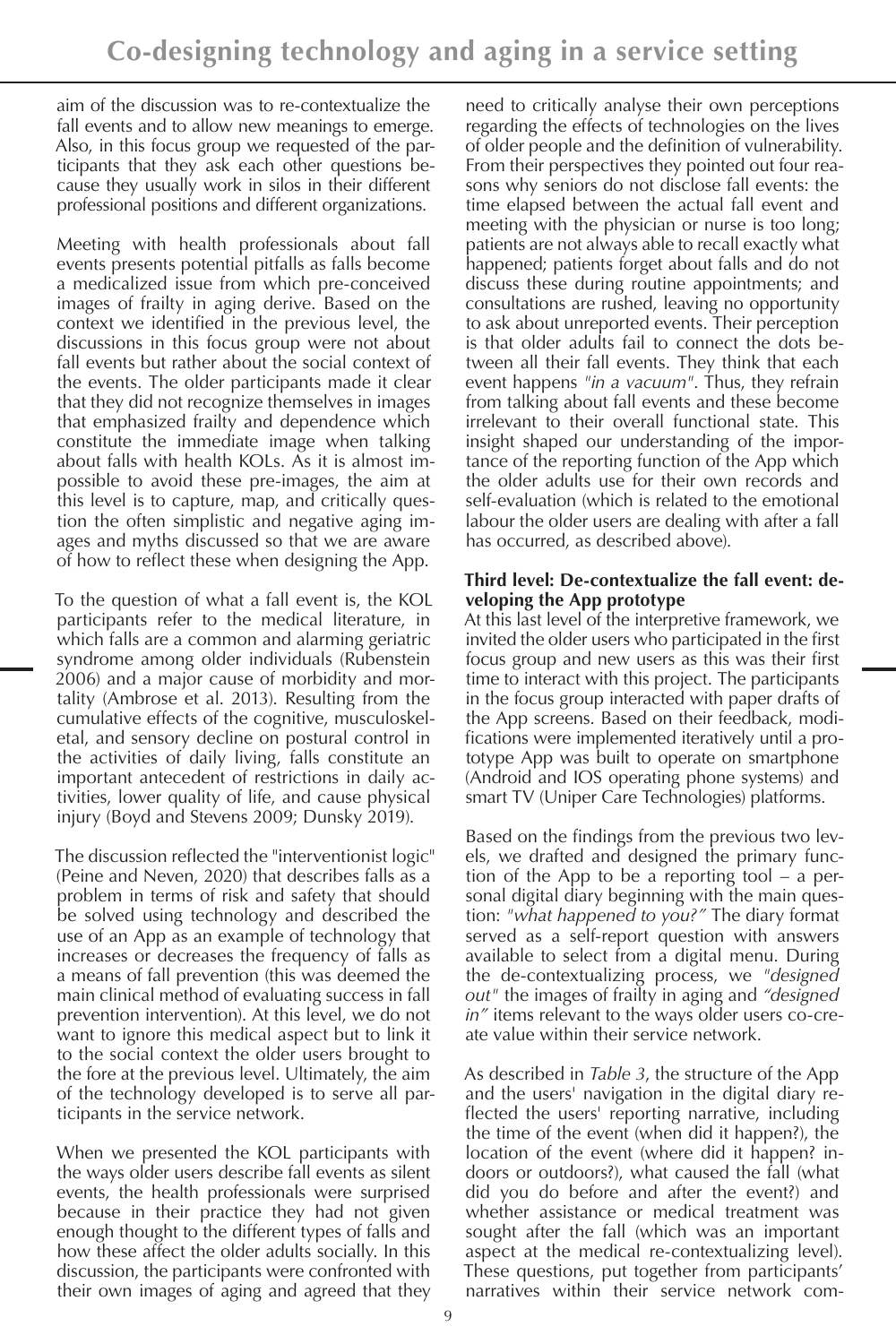|             | Table 3. Co-created App screens with questions |                                                           |
|-------------|------------------------------------------------|-----------------------------------------------------------|
| Screen page | Concepts/Purpose                               | Diary question with options                               |
| Screen #1:  | Scale/severity of fall                         | "What happened to you?"                                   |
| The home    | event                                          | $1.1$ fell                                                |
| screen      |                                                | 2. I nearly-fell                                          |
|             |                                                | 3. I had a fear of falling                                |
|             |                                                | 4. I had a good day                                       |
| Screen #2   | Time of event                                  | When did it happen?                                       |
|             |                                                | 1. Day                                                    |
|             |                                                | 2. Night                                                  |
| Screen #3   | Location of the event                          | Where did it happen?                                      |
|             |                                                | 1. Indoors (move to screen #3A)                           |
|             |                                                | 2. Outdoors (move to screen #3B)                          |
| Screen #3A  | Specific location of the                       | If the event happened outdoors,                           |
|             | event outdoors                                 | where did it happen:                                      |
|             |                                                | 1. On the bus                                             |
|             |                                                | 2. In a street                                            |
|             |                                                | 3. In a building                                          |
|             |                                                | 4. On the stairs                                          |
| Screen #3B  | Specific location of the                       | If the event happened indoors,                            |
|             | event indoors                                  | where did it happen:                                      |
|             |                                                | 1. In the kitchen                                         |
|             |                                                | 2. In the shower/toilet                                   |
|             |                                                | 3. In the bedroom                                         |
|             |                                                | 4. On the stairs                                          |
| Screen #4   | Awareness                                      | What do you think caused the event?                       |
|             |                                                | 1. Slippery surface                                       |
|             |                                                | 2. Tripped                                                |
|             |                                                | 3. Dizziness                                              |
|             |                                                | 4. Unsafe behavior                                        |
|             |                                                | 5. I don't know                                           |
| Screen #5   | Lifestyle management                           | What had you just done before the event?                  |
|             |                                                | 1. Got up from seat                                       |
|             |                                                | 2. Taken medication                                       |
|             |                                                | 3. Used the stairs                                        |
|             |                                                | 4. I don't know                                           |
| Screen #6   |                                                |                                                           |
|             | Outcome of the event                           | Did you seek medical treatment after the event?<br>1. Yes |
|             |                                                | 2. No                                                     |
|             |                                                |                                                           |
| Screen #7   | Preventative intervention                      | Thank you for joining us, let's begin a balance exercise. |
|             |                                                | This series of activities can help reduce the risk of a   |
|             |                                                | fall. The lesson will take up to 10 minutes so wear       |
|             |                                                | comfortable closed footwear and choose a suitable         |
|             |                                                | place to do your exercises. If you feel weak or dizzy     |
|             |                                                | stop the activity.                                        |
|             |                                                | Enjoy!                                                    |
|             |                                                | Let's begin                                               |
| Screen #8   | Acceptability of the                           | How was it?                                               |
|             | intervention and                               | 1. Good                                                   |
|             | confidence (after the                          | 2. Not good                                               |
|             | video exercise session)                        |                                                           |

prised seven multiple-choice questions with the option to select only one answer to each question and the facility to navigate backward or forward through the App.

The flowchart in *Table 3* shows the design logic through the questions in the App which combine the two levels. While interacting with the mock-up App, participants suggested the phrasing of questions and responses in terms they found acceptable based on their aging images (some of the participants related to accessibility and design features such as color or font size). For example, in the first question on the home screen *"what happened to you?"* they suggested four answers: *"I fell"*; *"I nearly fell"*; *"I fear falling"*; *"I had a good day"* (meaning *"no fall"*). The phrase *"I had a good day"* was used instead of *"no fall"* at the insistence of focus group participants who perceived this a more positive description of their daily activities. Another phrase

the older participants offered was *"I don't know"* instead of *"I don't remember"* so that there was no agist implication of memory loss. The participants suggested that automated notifications to complete the diary be sent three times per week as a helpful friendly reminder and a habit-forming refrain at an hour of their own choice. These suggestions relate to their personal perception of what it means to get old. After finishing the report, they asked for practical recommendations and preventative interventions they can immediately undertake, such as balance and coordination video clip exercises. This was an aspect that co-creates value with the KOL health professionals who wanted to promote fall prevention interventions; this is one aspect toward acceptability.

Co-designing the App with the participants alongside the three levels contributed to the contextualizing and understanding of the meanings of fall events in the everyday life of older adults and, as a result, shaped the design logic. The design premise was to create a feedback loop between the self-reports (*"what happened to me?"*) and the intervention (*"what can I do?"*) with one

action linking to and driving the other, so selfreports became the driver to increase awareness and motivate the implementation of the preventive intervention (balance and coordination exercises). And by that, they could co-create value with the KOL health professionals.

Based on the value co-creation activities described above - recalling the details, communication, and emotional labour - the App delivered, at once and in one click, both the self-reporting diary and the prevention intervention, downloading and performing fall-prevention exercises. Instant reporting of the events allows later *"joining of the dots"* as discussed with the health professionals, without losing control and independence. The digital diary could be the basis of further and mutual discussion among the users within their service network.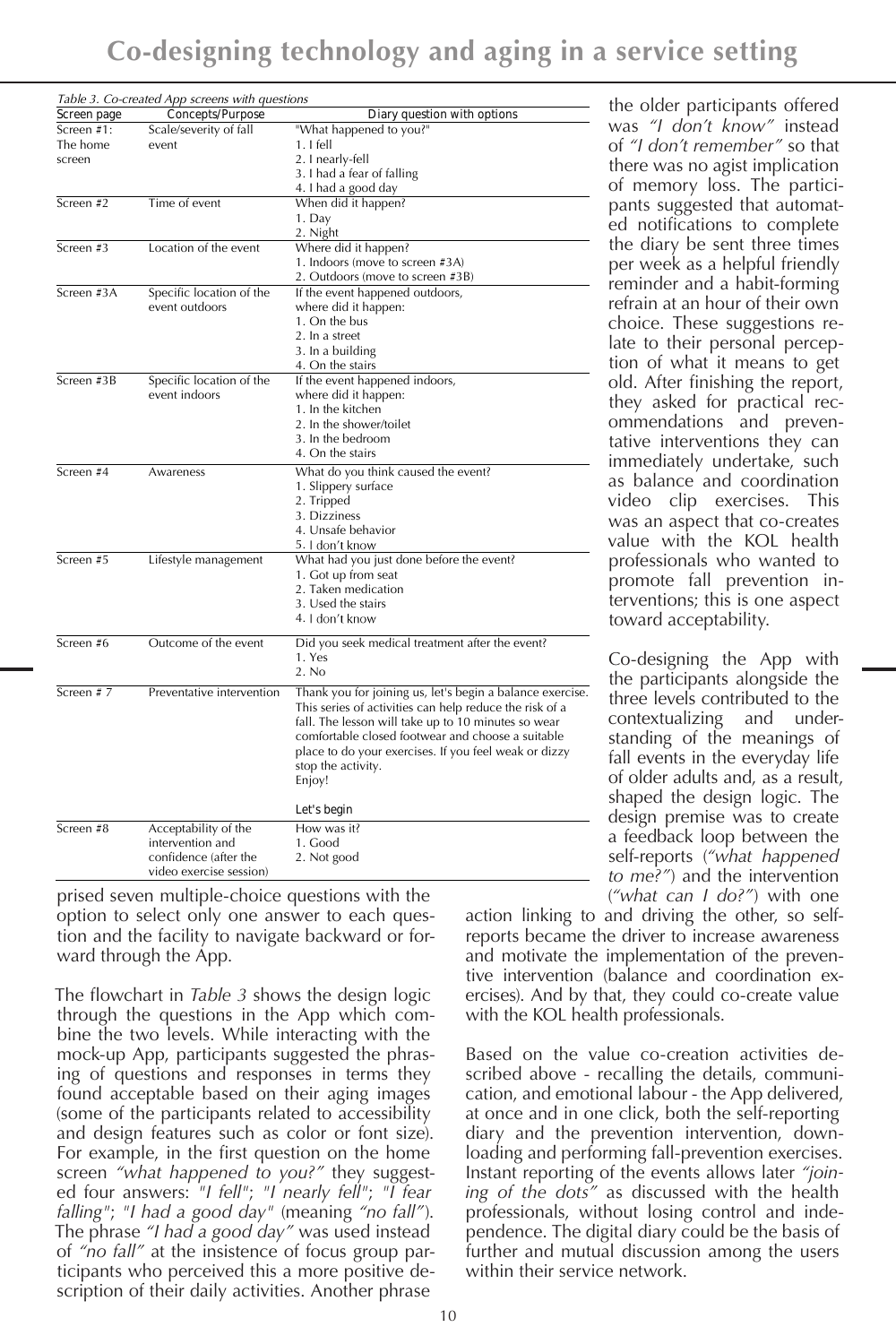Extending the use of this App for smart TV users was crucial in understanding the value of selfmanagement tools among older adults because watching and using TV is a lifelong habit that is deeply rooted in everyday routines as opposed to the new smartphone devices.

Smartphone texting and App notifications were important requests of the participants during the focus group discussions. Three times weekly notifications were considered a motivator to use the App. Additionally, a text message was very much valued for older users because texts are easy to read and respond to and are not perceived as invasive or a threat to their privacy. The details they record are essential for their own perusal and analysis – available to review at their discretion. One user requested distinct ring tones or sounds for the text App messages.

## **Discussion**

The interpretive framework exposed what users do, discuss, and how they imagine themselves with technology when they co-create value. This is of particular importance when technology is not yet developed and known and where there exists a gap between what designers and engineers think older users need, and what users ask for or how they want to be treated. Understanding the context of the problem and then re-contextualizing and de-contextualizing it as an interpretive framework that enables co-designing a valuable App for users within their service network. Technology is not a singular object, in the sense that it has only a well-defined and measurable impact on the lives of older users but integrates the lives of older users and changes the ways in which they are able to co-create value in a service network. The 'Age-Techcare' App cannot be expected uniquely to prevent falls as if this were the only outcome to measure. The prevention of falls is a major need and interest for both the older adults and the health care profession; thus, co-design focus groups are necessary in order to realize and acknowledge this need. At this point, we understand how technology becomes meaningful in this specific context and within the service network. As a result, new meanings emerge.

Thus, technological artifacts are not neutral objects but present meaning about aging through the specific way in which they are imagined, designed, used, and marketed. The focus groups described fall events in relation to the way they imagine their role as older users within a service network. The App, therefore, carries with it the context of falls as silent events that emerge from the users' ways to co-create value (regarding disclosure, fear of a loss of independence, and interaction with health care professionals and family). Eventually like every other technology,

the App (whether on the user's smartphones or smart TV) enters the lifeworld of the older users together with the technical objects, social meanings, and values they co-create.

The digital diary on the App was designed based on the three practices of value co-creation identified and described above: recalling details and organizing the narrative, communication, and emotional labour. In this way, the App engaged with the ways older users make sense of their daily life and needs while interacting within a co-design process. The App enables the co-creation of new values (i.e., *"Whom to inform of a fall event"*), practices (i.e., *"What is the proper use of the App?"*), and subjectivities (*"Am I healthy or at risk? Am I embarrassed?"*) – all of which are dynamic ongoing negotiations between themselves and their surroundings over time.

The users compared the App with other devices currently in use for fall prevention, such as smartwatch sensors and alarm pendants. They described a pendent alarm as only a partial solution as it is not effective outside the home and they frequently forget to wear it when at home. Thus, the pendant alarm may be described in this context as a non-compliant device. In this context, the App serves as a *"pre-alarm pendant"* because its value lies before rather than during a fall event. Moreover, the App has value in coping with the social problems described above that lead to silent events.

The App data can become a resource for users and health professionals to integrate information and co-create value in a service network, for example, in the recollection of exactly what happened during a fall event (and not discussed at routine doctors' appointments). By using the App, the users can choose when and with whom to share the details of the fall events they document on the App (the de-contextualizing level may bridge the gap between the older user and the health professional through an understanding of the value of co-creation).

When identifying the context and meanings of fall events, the potential in facilitating older adults to exert control or to build self-confidence and competence and to take responsibility for their own health is valuable for accepting and utilizing the App. More precisely, they highlight how aspects of aging and technology achieve specific values only in relation to each other.

The self-management App, comprising a self-reporting and exercise promotion tool, constitutes healthy aging as a contextual phenomenon for older adults related to their surroundings, behaviours, and positive and negative life events. This contrasts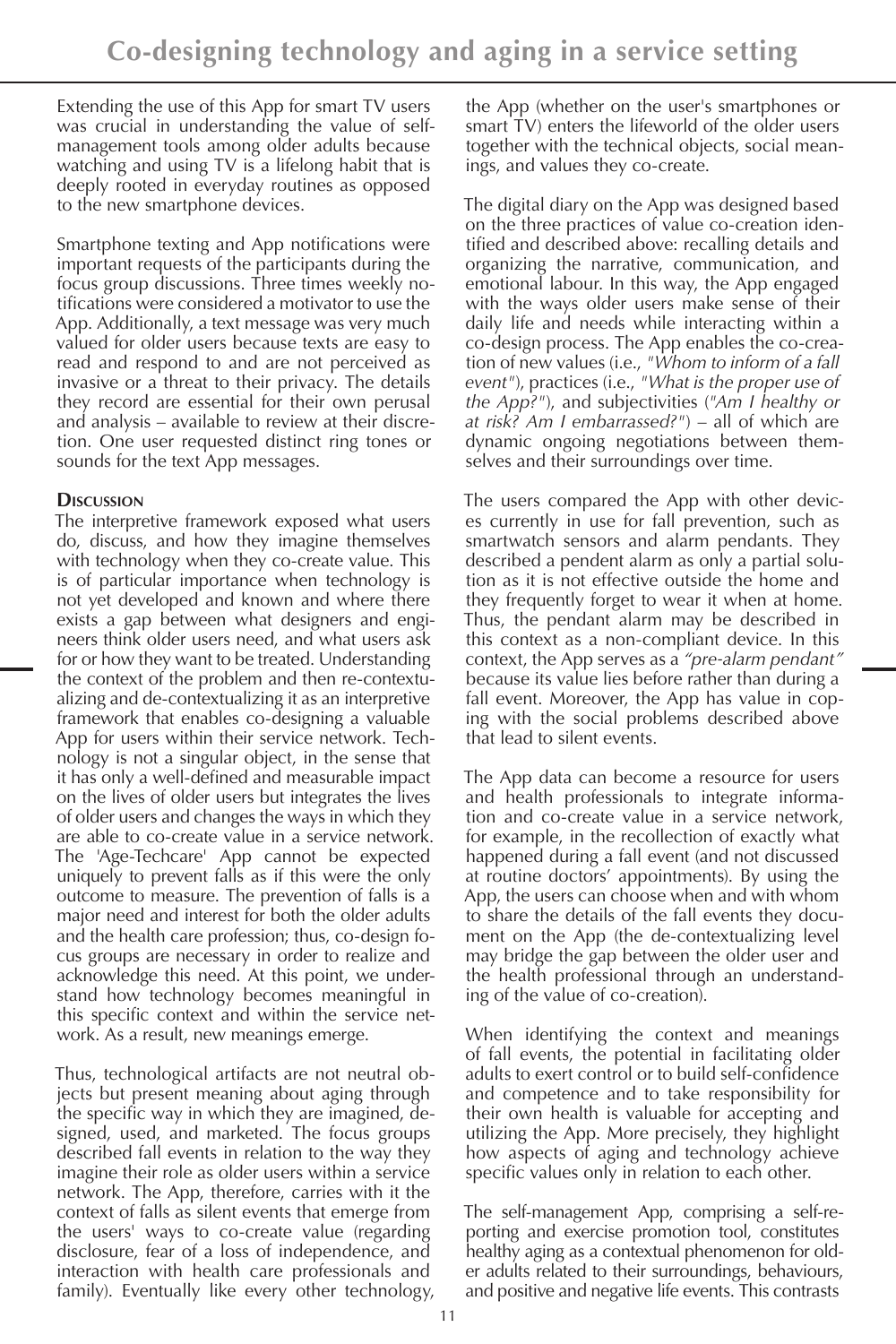with the alarm pendant which conveys a specific version of aging where older adults feel vulnerable and continually aware of risk and danger. The ability for older adults to co-create value, negotiate ideas and practices of risk and safety is crucial to older adults in their acceptance of technology.

In the sequential  $2^{nd}$  and  $3^{rd}$  phases (as described in the Methods section), we continued to test the prototype to explore aspects of acceptability, usability, and impact on the daily lives of the users (Mazuz, Biswas, and Lindner 2019). And as suggested by the CAT-model, the best way of understanding acceptance, usability and impact are to start from a model that does not presuppose what aging or technology means.

Processes of co-design are sites of innovation. What is being innovated is not only technology but also new ideas, new roles, new users which in turn shapes technology development and so the cycle continues with other factors and actors playing a role in a service network. The interpretive framework enables entering this ongoing cycle of innovation to select some aspects and values that are reflected in the technology developed and user roles.

This also reflects the research limitations. When to enter the ongoing cycle is a challenging decision to make which is also affected by financial and time constraints. For example, we may choose to re-contextualize with the users' family members in addition or instead of health KOLs. Thus, it is important to investigate co-design processes alongside iterative and redesign cycles and with different stakeholders from the users' service setting who co-create value with them. Practical questions concern the duration of the process, the number of cycles, the sum of focus group findings, the role of stakeholder opinions, with whom to interact in the service network, and how to measure the success of the design logic. All are difficult to answer in advance due to the complexity of technology and the diversity of the aging population and are beyond the scope of this article.

# **Conclusion**

With this framework, we hope to foster a deeper and systematic understanding of the way older users and technology co-constitute each other. Our study suggests focussing on how users make sense of their life-worlds through practices of value co-creation, resource integration, and knowledge exchange. Thus, it is important to co-

### **Declaration of conflicting interests**

The author(s) declared no potential conflicts of interest with respect to the research, authorship, and/or publication of this article.

design with older users from the beginning and continue throughout the development process. By contextualizing, re-, and de- contextualizing we facilitate the emergence of innovation - innovation of aging and of technology. In this framework, the user is not a passive recipient and technology is not a stable agent, both change in relation to one another. Also, the individual narrative about his/her fall event is not only anecdotal data but serves to contextualize, re-, and decontextualize to generate new images and ideas.

At a theoretical and methodological level, the article offers a new framework for co-design processes. As part of co-design and open innovation processes, the user's role and images are also developed. This is a crucial first step to incorporating the ongoing aging process into the provision of effective service Apps tailor-made for older adults and the creation of a collaborative service network and market.

Future research should seek to shed light on how co-design interactions emerge and can lead to the development of more meaningful and valuable technologies for older people within service settings. The interpretive framework offers a structure of how to talk (open-ended questions and group dynamics) and how to interpret the discussion (through contextualization, re and de-contextualization of the co-creation value) as an emergent phenomenon to allow innovation to emerge.

This framework should be examined across different service settings and times to analyze the *"outcomes"* in terms of the resulting technology and new users' roles, and to compare whether something else emerges across time. Future research should map how different service networks produce different versions of aging and technology as another dimension of acceptability. Another recommendation for future research is to investigate this framework with all types of technology (Apps, devices, social robots, software, and more) and different users. If aging is the outcome of a co-design process and not a condition, we could test technologies also with users who are not defined as older. It is important not to let the sociodemographic categories that older users represent (i.e., age, gender, health status, ethnicity, and more) determine what is aging and how technology should be developed in relation to these representations. These representation categories are only one map but not the entire territory of aging that may emerge and innovate.

### **Acknowledgements**

We wish to thank the Israel National Insurance Fund of the National Insurance Institute (Bituach Leumi), CDI-Negev, and JDC-Joint for funding and promoting this